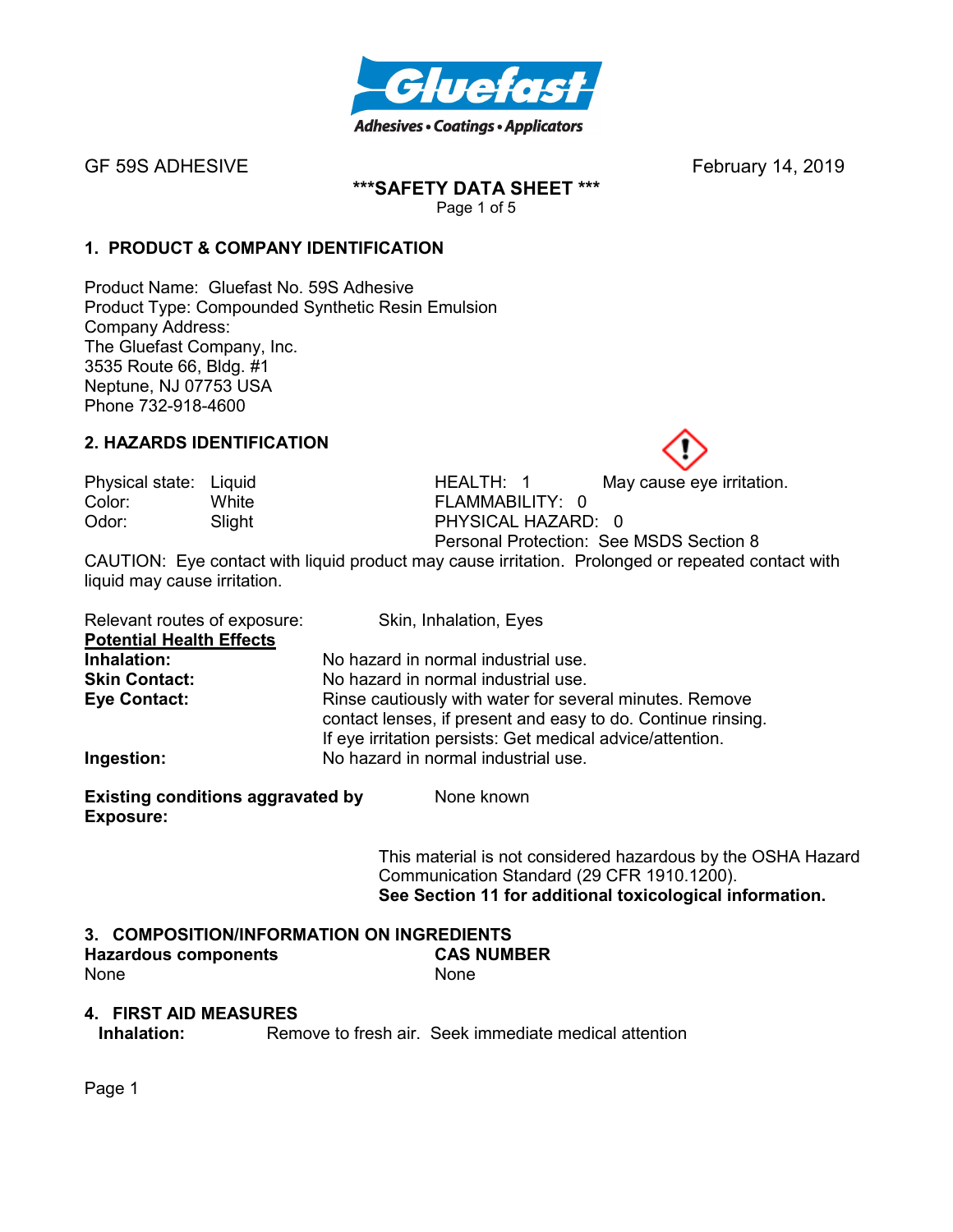

# **\*\*\*SAFETY DATA SHEET \*\*\***

Page 2 of 5

| <b>Skin contact:</b><br>Eye contact: | Wash skin with water immediately If irritation persists, get medical attention.<br>Flush eyes with large amounts of water until irritation subsides. If irritation<br>persists, get medical attention.                                                                   |
|--------------------------------------|--------------------------------------------------------------------------------------------------------------------------------------------------------------------------------------------------------------------------------------------------------------------------|
| Ingestion:                           | Rinse out mouth with water. Drink $1 - 2$ glasses of water but do not induce<br>vomiting. Do not give liquids to a drowsy, convulsing or unconscious<br>person. If vomiting occurs spontaneously, keep head below hips to prevent<br>aspiration. Seek medical treatment. |

#### **5. FIRE FIGHTING MEASURES**

| <b>Extinguishing Media:</b>           | CO2, extinguishing powder or water spray. Fight larger fires with                   |
|---------------------------------------|-------------------------------------------------------------------------------------|
|                                       | water spray. Use firefighting measures that suit the environment.                   |
| <b>Hazardous Combustion Products:</b> | Not combustible                                                                     |
| Fire Fighting Equipment:              | No Further relevant information available.                                          |
|                                       | Fire Fighting Procedures/Precautions: Fire fighters and others exposed to vapors or |
|                                       | products of combustion should wear self-contained                                   |
|                                       | breathing apparatus. Water spray may be used for cooling                            |
|                                       | containers to prevent possible pressure build-up when exposed to                    |
|                                       | extreme heat.                                                                       |

# **6. ACCIDENTAL RELEASE MEASURES**

Use personal protection recommended in Section 8, isolate the hazard area and deny entry to unnecessary and unprotected personnel.

| <b>Environmental precautions:</b> | For safety and environmental precautions, please review<br>entire Material Safety Data Sheet for necessary information.                                                                                      |
|-----------------------------------|--------------------------------------------------------------------------------------------------------------------------------------------------------------------------------------------------------------|
| <b>Clean-up methods:</b>          | Spills should be taken up with suitable absorbent and placed<br>in containers. Spill area can be washed with water; collect<br>wash water for approved disposal. Do not flush to storm<br>sewer or waterway. |
| 7. HANDLING AND STORAGE           |                                                                                                                                                                                                              |
| Handling:                         | Open drum in ventilated area. Avoid breathing vapors. KEEP<br><b>FROM FREEZING.</b>                                                                                                                          |
| Storage:                          | Store above 40°F. Rotate stock using oldest material first.<br>Shelf life is three months.<br><b>KEEP FROM FREEZING.</b>                                                                                     |
| Incompatibilities:                | Store away from oxidizing agents.                                                                                                                                                                            |

**For Information on product shelf life, please review the Technical Data Sheet.**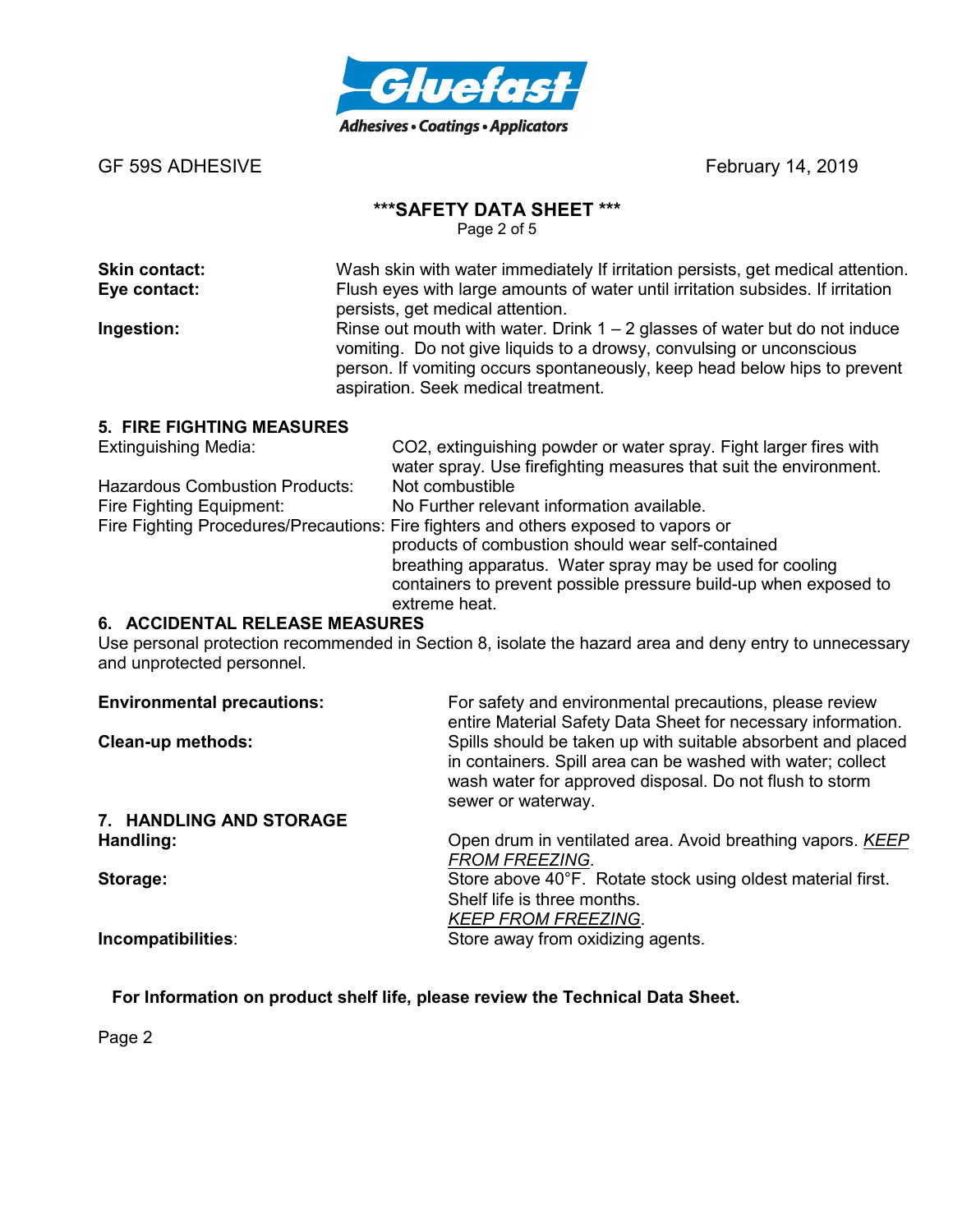

# **\*\*\*SAFETY DATA SHEET \*\*\***

Page 3 of 5

# **8. EXPOSURE CONTROLS/PERSONAL PROTECTION**

# **Chemical Composition/Hazardous Ingredients/Occupational Exposure Limits:**

This product does not contain any relevant quantities of materials with critical values that have to be monitored at the workplace.

**Engineering Controls:** Adequate ventilation

# **Personal Protective Equipment:**

**Eyes and Face:** Safety glasses with side shields or chemical goggles.

**Skin:** Protective gloves, nitrile rubber or chloroprene rubber.

**Protective Clothing:** Protective work clothing, if splash hazard present wear protective apron. **Comments:** Use with adequate ventilation.

Ensure eye wash is within recommended travel distance.

#### **9. PHYSICAL AND CHEMICAL PROPERTIES**

| <b>Physical state:</b>                     | Liquid                               |
|--------------------------------------------|--------------------------------------|
| Color:                                     | White                                |
| Odor:                                      | Mild                                 |
| <b>Odor threshold:</b>                     | Not available                        |
| Ph:                                        | 7.9                                  |
| <b>Vapor Pressure:</b>                     | 23.4 hPa (20°C) Data from literature |
| <b>Boiling Point/range:</b>                | >212F                                |
| <b>Freezing Point/range:</b>               | 32F                                  |
| Specific gravity:                          | 1.03                                 |
| Vapor density:                             | 0.62                                 |
| <b>Flash Point:</b>                        | Not applicable                       |
| <b>Flammable/Explosive limits - lower:</b> | Not applicable                       |
| Flammable/Explosive limits - upper:        | Not applicable                       |
| <b>Autoignition temperature:</b>           | Unknown                              |
| <b>Evaporation rate:</b>                   | 1 (Water)                            |
| <b>Solubility in water:</b>                | <b>Miscible</b>                      |
| Partition coefficient (n-octanol/water)    | Not applicable                       |
| <b>VOC content:</b>                        | 0                                    |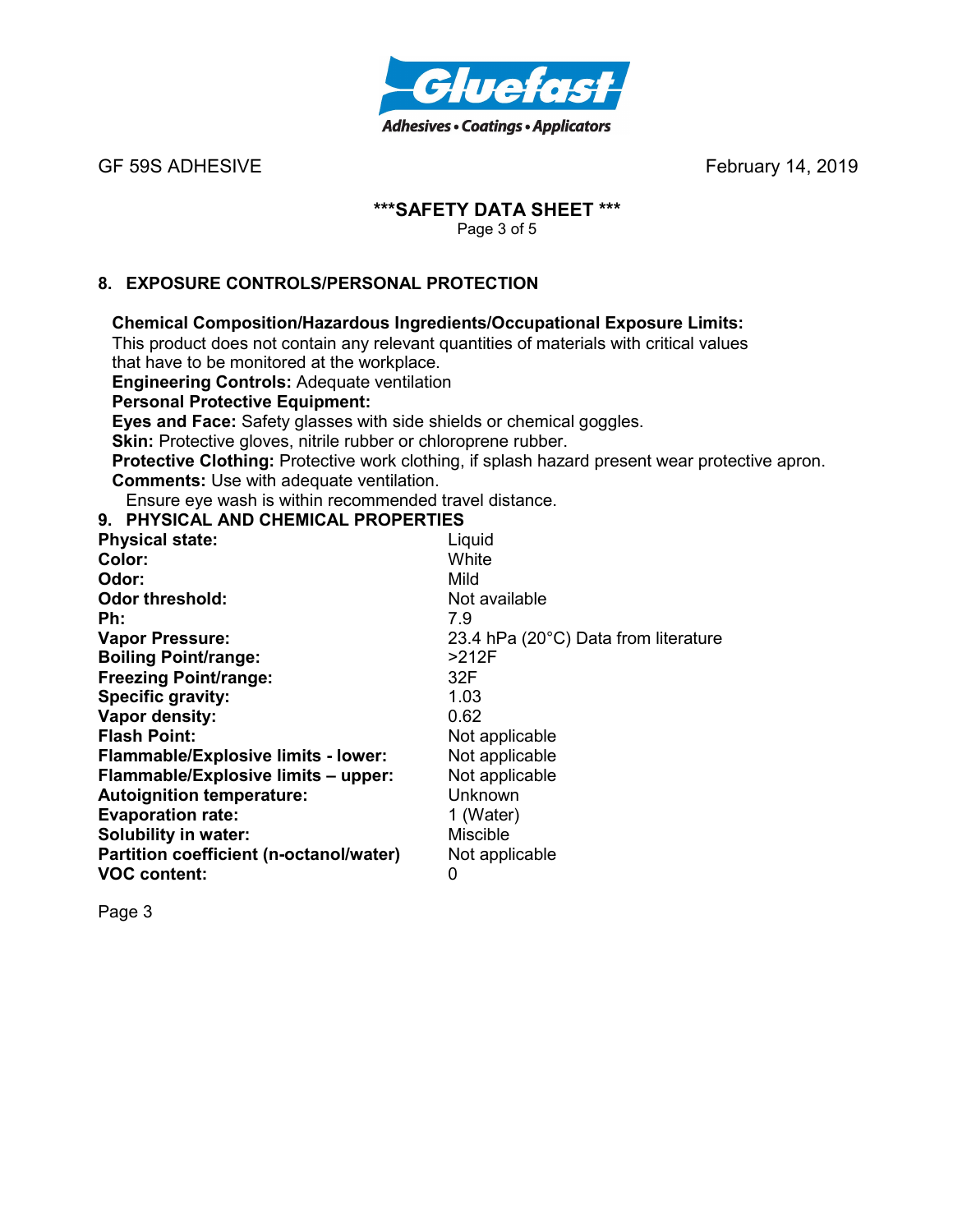

# **\*\*\*SAFETY DATA SHEET \*\*\***

Page 4 of 5

#### **10. STABILITY AND REACTIVITY**

**Chemical Stability:** Stable **Hazardous Reactions/Polymerization**: Product is chemically stable **Conditions of Avoid:** No Further relevant information available **Incompatible Materials:** Reacts with oxidizing agents **Hazardous Decomposition Products:** Carbon monoxide and carbon dioxide, Nitrogen oxides, hydrocarbons.

#### **11. TOXICOLOGICAL INFORMATION**

Potential Routes of Exposure and Health Effects: **Eyes**: May irritate eyes **Skin**: May irritate skin **Ingestion**: No known harmful effect **Inhalation**: No known harmful effect **Signs and Symptoms of Overexposure: Eyes**: Irritation **Skin: Irritation Ingestion**: Not determined **Inhalation**: Not determined **Acute Effects**: None known when used and handled according to specification **Chronic Effects**: None known when used and handled according to specification **Acute Toxicity**: Dermal LD50: Not determined

Oral LD50: Not determined Inhalation LC50: Not determined

# **12. ECOLOGICAL INFORMATION**

**Ecotoxicological Information:** At present there are no assessments available. **Persistence and Degradability:** No further relevant information available. **Bio Accumulative Potential:** No further relevant information available. **Mobility in Soil:** No further relevant information available. **Other Adverse Effects:** No further relevant information available.

#### **13. DISPOSAL CONSIDERATIONS**

| <b>Waste Residue:</b>      | Follow all local, state and federal regulations. Must be specially treated<br>adhering to official regulations.         |
|----------------------------|-------------------------------------------------------------------------------------------------------------------------|
| <b>Disposal Methods:</b>   | Dispose following all local, state and federal regulations. Do not discharge<br>into drains/surface waters/groundwater. |
| <b>Packaging Disposal:</b> | Disposal must be made according to official regulations.                                                                |